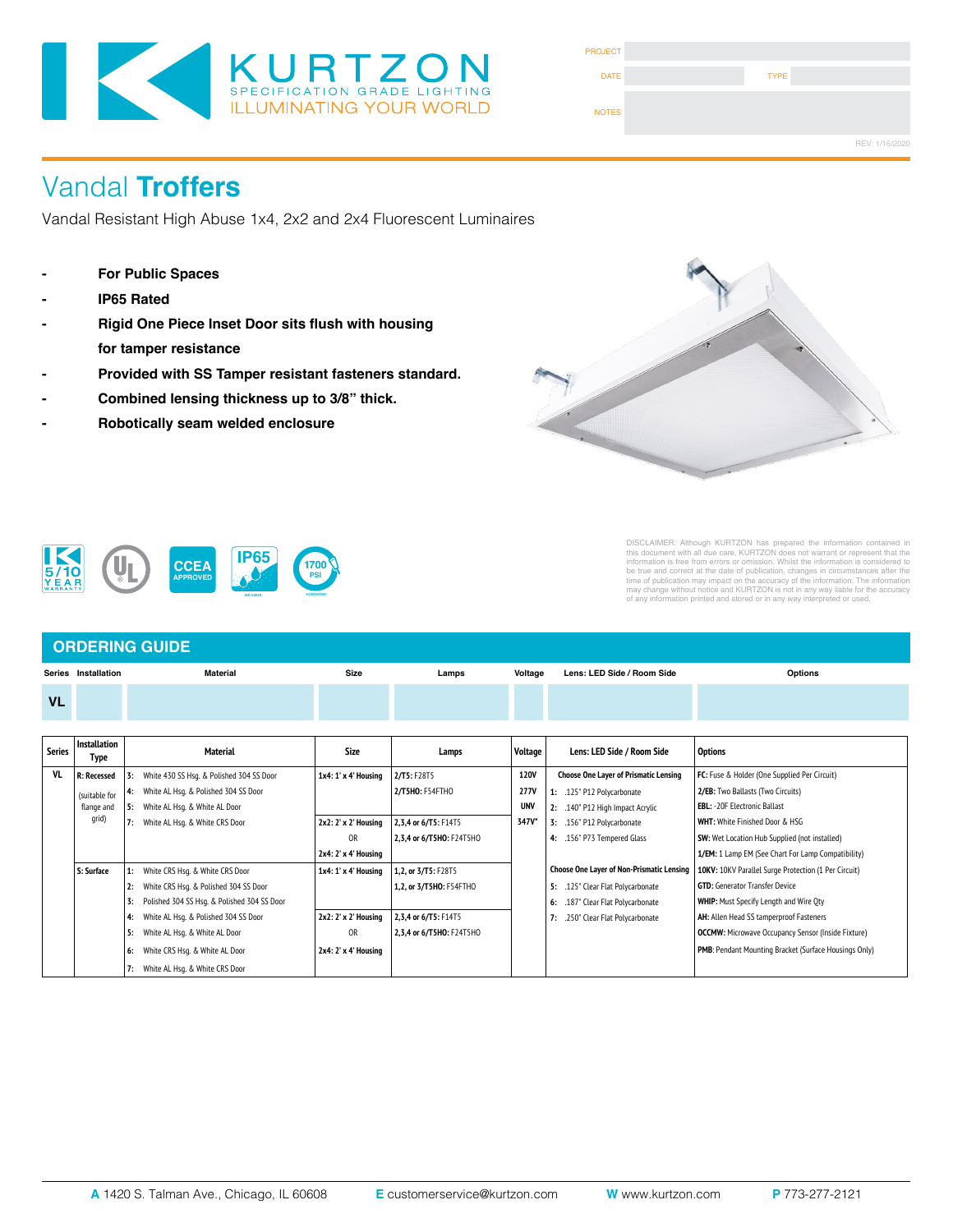

Vandal Resistant High Abuse 1x4, 2x2 and 2x4 Fluorescent Luminaires

### **SPECIFICATIONS**

**HOUSING:** One piece, hole free, robotically seam welded housing has flattened knockouts for a superior seal. Recessed housings are available in .040" 3003 Aluminum or 20Ga 430 Stainless Steel. Surface housings are available in .050" 3003 Aluminum, 20Ga 430 Stainless Steel, or 20Ga Cold Rolled Steel.

**DOOR FRAME:** One piece seam welded inset door frame regresses flush into the housing. Door frame is hinged by aircraft cables and secures to housing with captive stainless steel torx pan head screws. Available in .040" 3003 Powder coated Alum. , 20Ga 304 Polished SS, or 18Ga Powder coated Cold Rolled Steel.

**GASKETS:** Closed cell microcellular extruded KleanLock SealPro gasket with vulcanized corners making a one-piece oil and solvent resistant gasket system.

LENS: High durability minimum .125" thick polycarbonate with P12 prismatic pattern inverted. Factory sealed to door with silicone. Select up to (2) lenses, only (1) prismatic.

**LAMPS:** Suitable for most T5 and T5HO lamps. (By others)

**ELECTRICAL:** Standard Class P Ballast - Electronic < 10% THD, high performance rapid start universal voltage (120-277). See options for Dimming or Cold Temp Ballasts, Others available (must specify). Dual level switching available with 2/EB option

**REFLECTOR:** Die formed metal with high reflectance white polyester powder coat finish. Typical reflectivity 92%.

**INSTALL RECESSED:** One fixture suitable for Grid and Flanged installation. Accommodates 1" and 1.5" T-Bar Grid (Consult factory for 2" T-Bar Grid compatibility). Four adjustable toggle arms with holes for seismic support wire attachment. Supply entry via 1/2" trade size flattened knockouts.

**INSTALL SURFACE:** Four .312" dia. mounting holes and a removable gasketed wiring access plate with Supply entry via 1/2" trade size flattened knockouts.

**FINISH:** Gloss white high reflectance 1000 hr. salt spray polyester powder coat finish standard for all recessed housings. Stainless steel doorframes and stainless steel surface housings are satin polished unless option WHT is chosen.

**LISTINGS:** IP65 rated for dust and water ingress. Suitable for 1700 PSI high pressure hosedowns. UL listed per UL\_1598 for wet locations. Chicago Plenum Rated. Electrical components covered under manufacturers warranty, the remaining fixture is covered by a 10 year warranty.

### **PRODUCT DRAWINGS**